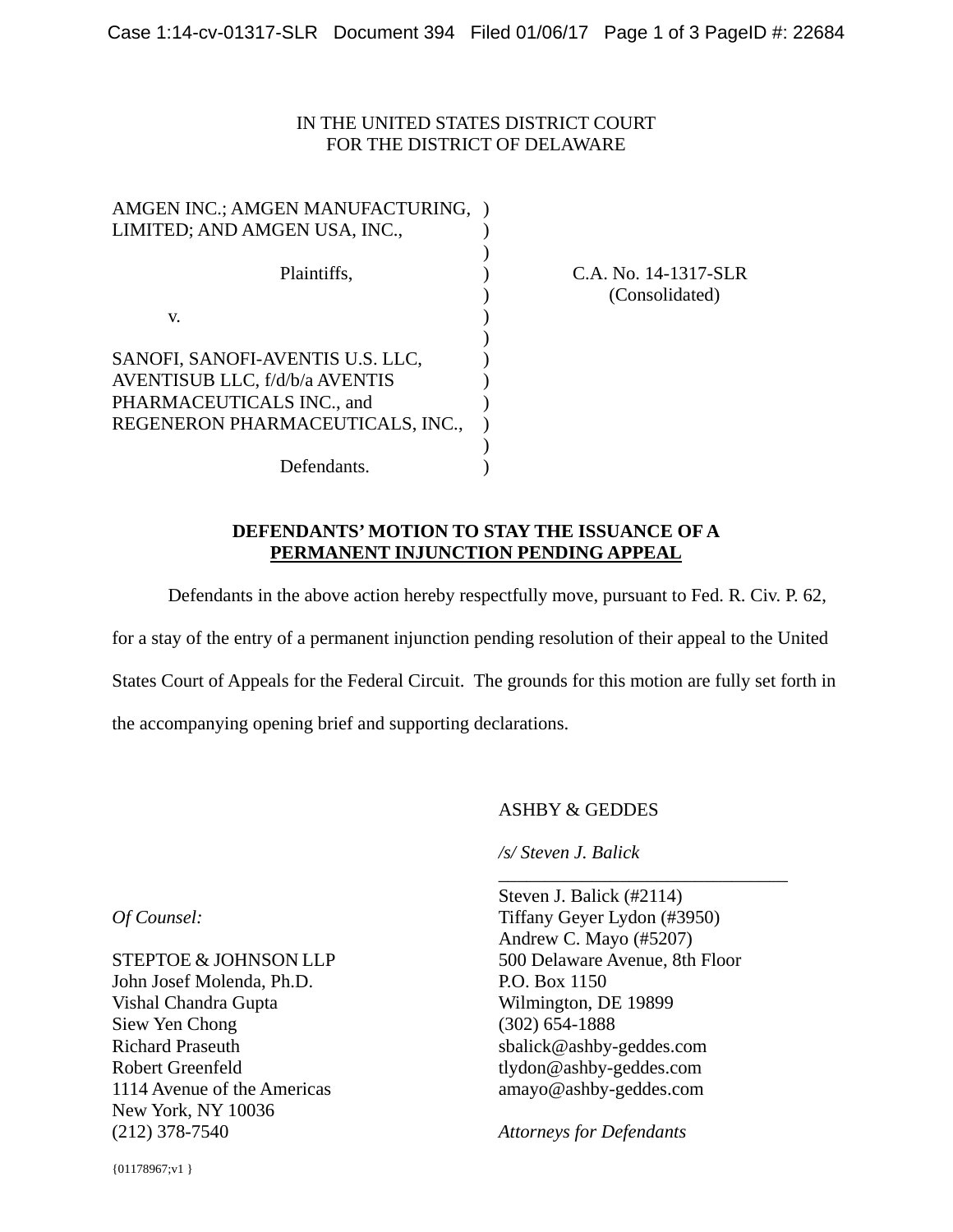Michael Flynn-O'Brien STEPTOE & JOHNSON LLP 1891 Page Mill Road, Suite 200 Palo Alto, CA 94304 (650) 687-9500

Kiley White 1330 Connecticut Avenue, NW Washington, DC 20036

KIRKLAND & ELLIS LLP Paul D. Clement George W. Hicks, Jr. Christopher G. Michel 655 Fifteenth Street, N.W. Seventh Floor Washington, D.C. 20005-5793 (202) 879-5000

Dated: January 6, 2017